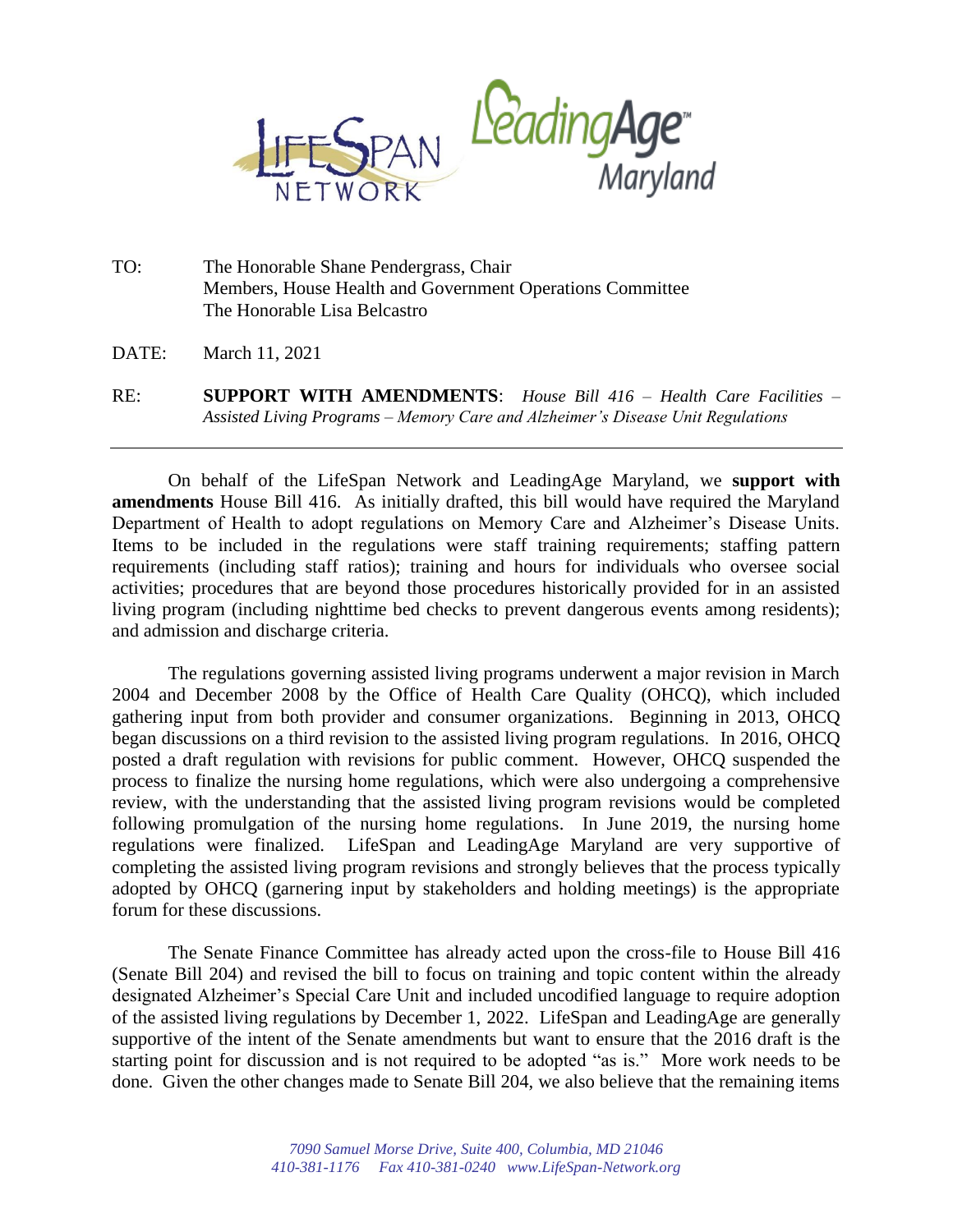should be drafted to the existing section regarding the items that must be included in the regulations. With the amendments below, LifeSpan and LeadingAge support House Bill 416 and urge a favorable vote.

## AMENDMENT TO HOUSE BILL 416 First Reading File Bill

## AMENDMENT NO. 1

On page 1, in lines 2 and 3, strike "Memory Care and Alzheimer's Disease Unit"; strike beginning with ", including" in line 6 down through "procedures," in line 8; in lines 9 and 10, strike "defining certain terms" and substitute "defining a certain term; requiring the Department to adopt certain regulations on or before a certain date"; in line 12, strike "adding to" and substitute "repealing and reenacting"; and in line 13, strike "19-1805(c)" and substitute "19-  $1805(a)(9)$  and  $(10)$ ".

## AMENDMENT NO. 2

On page 1, strike lines 20 down through line 5 on page 3, inclusive, and substitute:

"(a) (9) Define which, if any, assisted living programs may be exempt from the requirements of § 19–311 of this title; AND

(10) FOR ALZHEIMER'S SPECIAL CARE UNITS:

(I) ESTABLISH THE NUMBER OF TRAINING HOURS TO BE COMPLETED FOR THOSE EMPLOYEES WORKING IN ALZHEIMER'S SPECIAL CARE UNITS;

(II) DETERMINE THE TOPIC CONTENT REQUIRED IN ALZHEIMER'S AND DEMENTIA CARE FOR THOSE EMPLOYEES WORKING IN ALZHEIMER'S SPECIAL CARE UNITS; AND

 (III) REQUIRE STAFF SUFFICENT TO MEET THE NEEDS OF RESIDENTS IN ALZHEIMER'S SPECIAL CARE UNITS.

SECTION 2. AND BE IT FURTHER ENACTED, That the Maryland Department of Health shall:

 (1) Convene interested stakeholders to make revisions to the assisted living program regulations (COMAR 10.07.14) using the 2016 Draft (September 30, 2016) as the starting point for discussion; and

 (2) Adopt the revised regulations on or before December 1, 2022, which incorporate the requirements contained in Section 1 of this Act.".